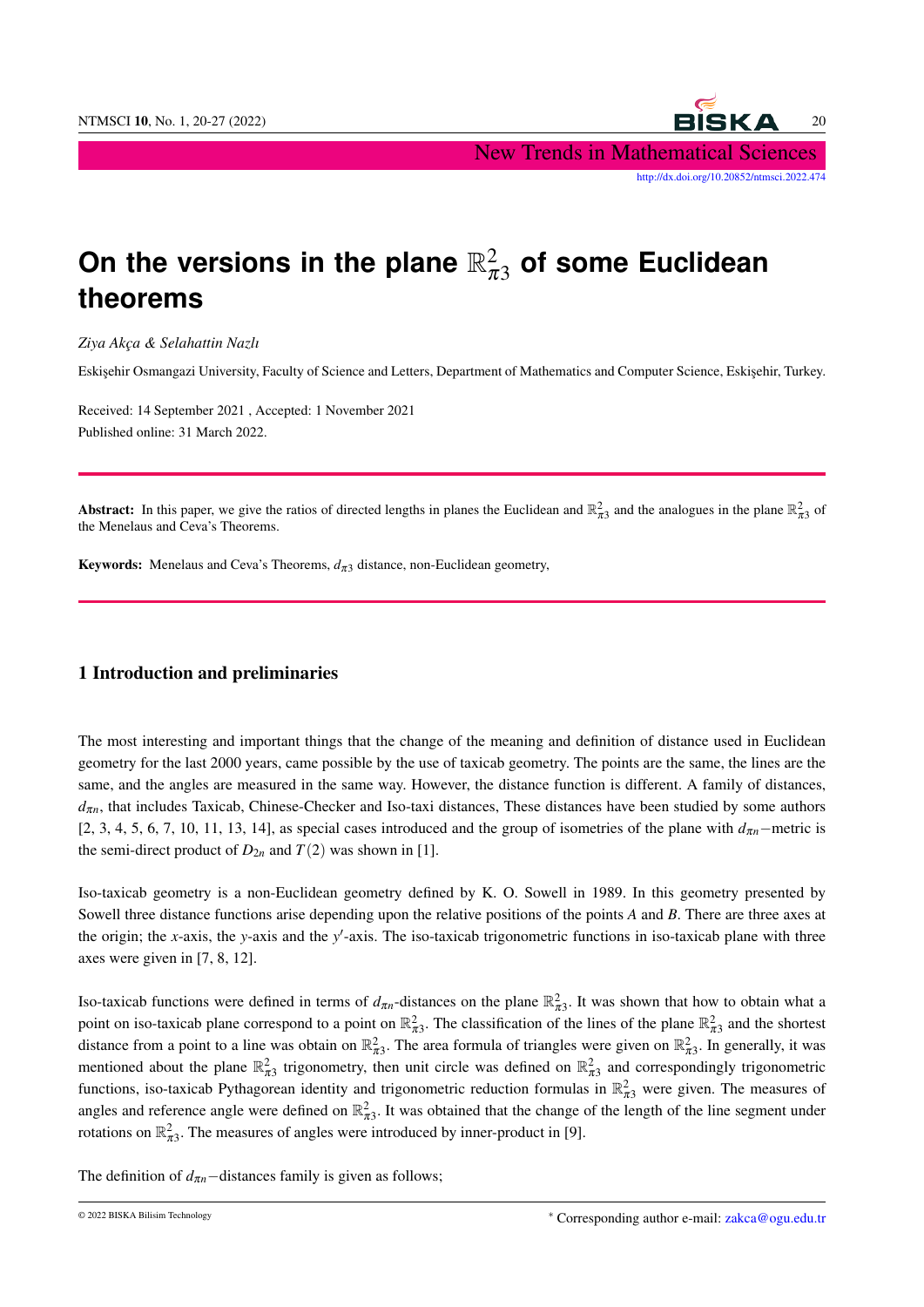**Definition 1.** *(see 1) Let*  $A = (x_1, y_1)$  *and*  $B = (x_2, y_2)$  *be any two points in*  $\mathbb{R}^2$ *, a family of*  $d_{\pi n}$ –*distances is defined by*;

$$
d_{\pi n}(A, B) = \frac{1}{\sin \frac{\pi}{n}} \left( \left| \sin \frac{k\pi}{n} - \sin \frac{(k-1)\pi}{n} \right| |x_1 - x_2| + \left| \cos \frac{(k-1)\pi}{n} - \cos \frac{k\pi}{n} \right| |y_1 - y_2| \right)
$$
  

$$
\begin{cases} 1 \le k \le \left[ \frac{n-1}{2} \right], \ k \in \mathbb{Z}, \quad \text{if } \tan \frac{(k-1)\pi}{n} \le \left| \frac{y_2 - y_1}{x_2 - x_1} \right| \le \tan \frac{k\pi}{n} \\ k = \left[ \frac{n+1}{2} \right], \quad \text{if } \tan \frac{\left[ \frac{n-1}{2} \right] \pi}{n} \le \left| \frac{y_2 - y_1}{x_2 - x_1} \right| < \infty \text{ or } x_1 = x_2 \end{cases}
$$

The plane  $\mathbb{R}^2$  with the  $d_{\pi n}$ –distance is denoted by  $\mathbb{R}^2_{\pi n}$ . For  $n = 3$  and accordingly  $k = 1, k = 2$ , we obtain the formula of  $d_{\pi 3}$ −distance between the points *A* and *B* according to the inclination in the plane  $\mathbb{R}^2_{\pi 3}$ :

$$
d_{\pi 3}(A,B) = \begin{cases} |x_1 - x_2| + \frac{1}{\sqrt{3}} |y_1 - y_2|, & 0 \le \left| \frac{y_2 - y_1}{x_2 - x_1} \right| \le \sqrt{3} \\ \frac{2}{\sqrt{3}} |y_1 - y_2|, & \sqrt{3} \le \left| \frac{y_2 - y_1}{x_2 - x_1} \right| < \infty \text{ or } x_1 = x_2 \end{cases}
$$

The plane  $\mathbb{R}^2_{\pi 3}$  is constructed by simply replacing the Euclidean distance function  $d_E$  by the distance function  $d_{\pi 3}$  of the plane  $\mathbb{R}^2_{\pi 3}$ . Therefore it seems to study the plane  $\mathbb{R}^2_{\pi 3}$  analogues of the topics which include the concept of distance in the plane  $\mathbb{R}^2$ . In this paper, we will explain division points, directed lengths, the ratio of directed lengths and Menelaus' Theorem, Ceva's Theorem depending on these concepts.

## 2 Directed  $\mathbb{R}^2_{\pi 3}$ —lengths and division point

Let *X* and *Y* be any two points on a directed straight line *l*. We define directed  $\mathbb{R}^2_{\pi 3}$ —length of the line segment *XY* as follows:

$$
d_{\pi 3}[XY] = \begin{cases} d_{\pi 3}(X,Y), & \text{if } XY \text{ and } l \text{ have the same direction} \\ -d_{\pi 3}(X,Y), & \text{if } XY \text{ and } l \text{ have opposite direction} \end{cases}
$$

thus,  $d_{\pi 3}[XY] = -d_{\pi 3}[YX]$ . Clearly, directed length in the plane  $\mathbb{R}^2_{\pi 3}$  can be defined in a similar way. That is

$$
d_E[XY] = \begin{cases} d_E(X,Y), & \text{if } XY \text{ and } l \text{ have the same direction} \\ -d_E(X,Y), & \text{if } XY \text{ and } l \text{ have opposite direction} \end{cases}
$$

If *A*,*B*,*C* are points on a same directed line and *C* is between points *A* and *B*, we denote this by *ACB*. If *ACB*, then *C* divides the line segment *AB* internally and the ratio of the  $\mathbb{R}^2_{\pi 3}$ -lengths is a positive real number. That is

$$
\frac{d_{\pi 3} [AC]}{d_{\pi 3} [CB]} = \lambda > 0
$$

If *ABC* or *CAB*, then *C* divides *AB* externally and the ratio of the  $\mathbb{R}^2_{\pi 3}$ —lengths is a negative real number. That is

$$
\frac{d_{\pi 3}[AC]}{d_{\pi 3}[CB]} = \lambda < 0.
$$

In both cases *C* is called the division point which divide the line segment *AB* in ratio  $\lambda$ .

Clearly,  $C \neq B$ .  $C = A \Leftrightarrow \lambda = 0$  and (*C* is at infinity  $\Leftrightarrow \lambda = -1$ ).

Let *C* and *C'* be two points such that *C* divides a given line segment *AB* internally and *C'* divides *AB* externally in the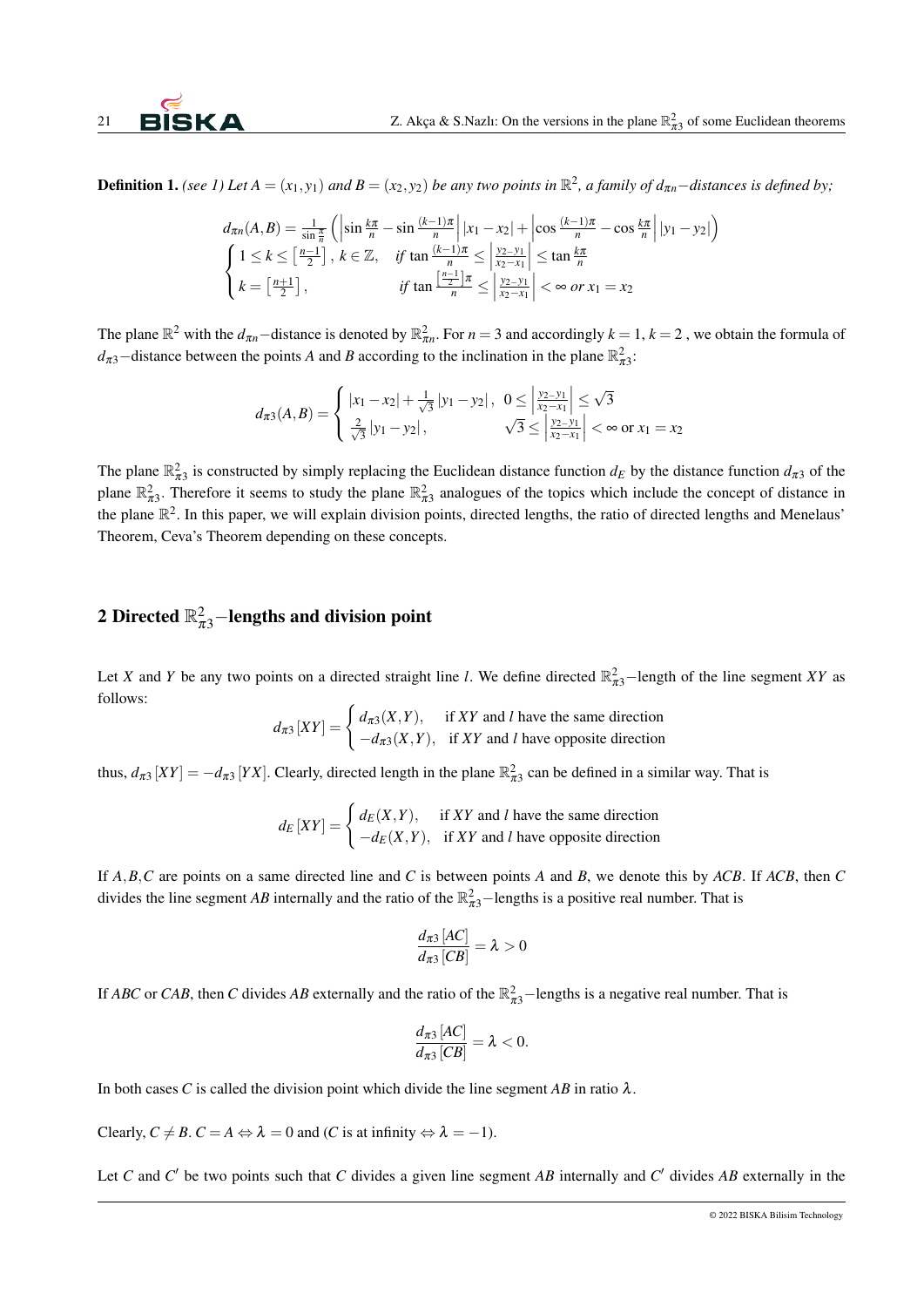same proportion though with opposite signs. Thus, the ratio of the directed lengths,

$$
\frac{d_{\pi3}[AC]}{d_{\pi3}[CB]} = -\frac{d_{\pi3}[AC']}{d_{\pi3}[C'B]} = \lambda
$$

is the same positive number  $\lambda$ .

**Theorem 1.** Let  $P_1 = (x_1, y_1)$  and  $P_2 = (x_2, y_2)$  be any distinct points in the plane  $\mathbb{R}^2_{\pi 3}$ . If  $\theta = (x, y)$  is a point on the line *passing through P*<sup>1</sup> *and P*2*, then*

$$
\frac{d_{\pi3}[P_1\theta]}{d_{\pi3}[\theta P_2]} = \frac{d_E[P_1\theta]}{d_E[\theta P_2]}.
$$

*That is; the ratios of directed lengths in the plane Euclidean and the plane*  $\mathbb{R}^2_{\pi3}$  *are the same.* 

*Proof.* The proof of the theorem will be shown in two stages by considering the inclination of the line passing through *P*<sup>1</sup> and  $P_2$  in the plane  $\mathbb{R}^2_{\pi 3}$ . Let the slope of line be *m*;

(i) For  $0 \leq |m| \leq$ √ 3;

If  $\theta = P_1$  then both ratios are equal to 0. If  $\theta$  is at infinity then both ratios are equal to −1. Therefore without loss of generality, let  $P_1 \neq \theta \neq P_2$ . It is enough to show that

$$
\frac{|x_1 - x| + \frac{1}{\sqrt{3}} |y_1 - y|}{|x - x_2| + \frac{1}{\sqrt{3}} |y - y_2|} = \frac{\sqrt{(x_1 - x)^2 + (y_1 - y)^2}}{\sqrt{(x - x_2)^2 + (y - y_2)^2}}.
$$
\n(1)

Squaring both sides of the equation (1) one obtains; or simply

$$
\frac{|x_1 - x| |y_1 - y| - \frac{2}{3} |y_1 - y|^2}{|x - x_2| |y - y_2| - \frac{2}{3} |y - y_2|^2} = \frac{(x_1 - x)^2 + (y_1 - y)^2}{(x - x_2)^2 + (y - y_2)^2}.
$$
\n(2)

Examining the left side of the equation (2) one obtains

$$
\frac{|x_1 - x| |y_1 - y| - \frac{2}{3} |y_1 - y|^2}{|x - x_2| |y - y_2| - \frac{2}{3} |y - y_2|^2} = \frac{(x_1 - x)(y_1 - y) - \frac{2}{3} (y_1 - y)^2}{(x - x_2)(y - y_2) - \frac{2}{3} (y - y_2)^2}
$$
(3)

for all positions of  $\theta$  on  $P_1P_2$ . Using the equation (3) in the equation (2) one obtains

$$
(x_1 - x)(y_1 - y) - \frac{2}{3}(y_1 - y)^2(x - x_2)^2 + (y - y_2)^2
$$
  
= ((x - x<sub>2</sub>)(y - y<sub>2</sub>) - \frac{2}{3}(y - y<sub>2</sub>)<sup>2</sup>) ((x<sub>1</sub> - x)<sup>2</sup> + (y<sub>1</sub> - y)<sup>2</sup>). (4)

If  $x_1 = x_2$  then  $x = x_1 = x_2$  and equation (4) is obvious. If  $x_1 \neq x_2$  then

$$
y = \frac{(x_2 - x)y_1 - (x_1 - x)y_2}{x_2 - x_1}
$$

since  $\theta$  is on the line  $P_1P_2$ . Now, using this value of *y* in the first bracket of the equation (4) we get the equation (4) is satisfied.

(ii) For  $\sqrt{3} \le |m| \le \infty$ ;

If  $\theta = P_1$  then both ratios are equal to 0. If  $\theta$  is at infinity then both ratios are equal to −1. Therefore without loss of generality, let  $P_1 \neq \theta \neq P_2$ . It is enough to show that is

© 2022 BISKA Bilisim Technology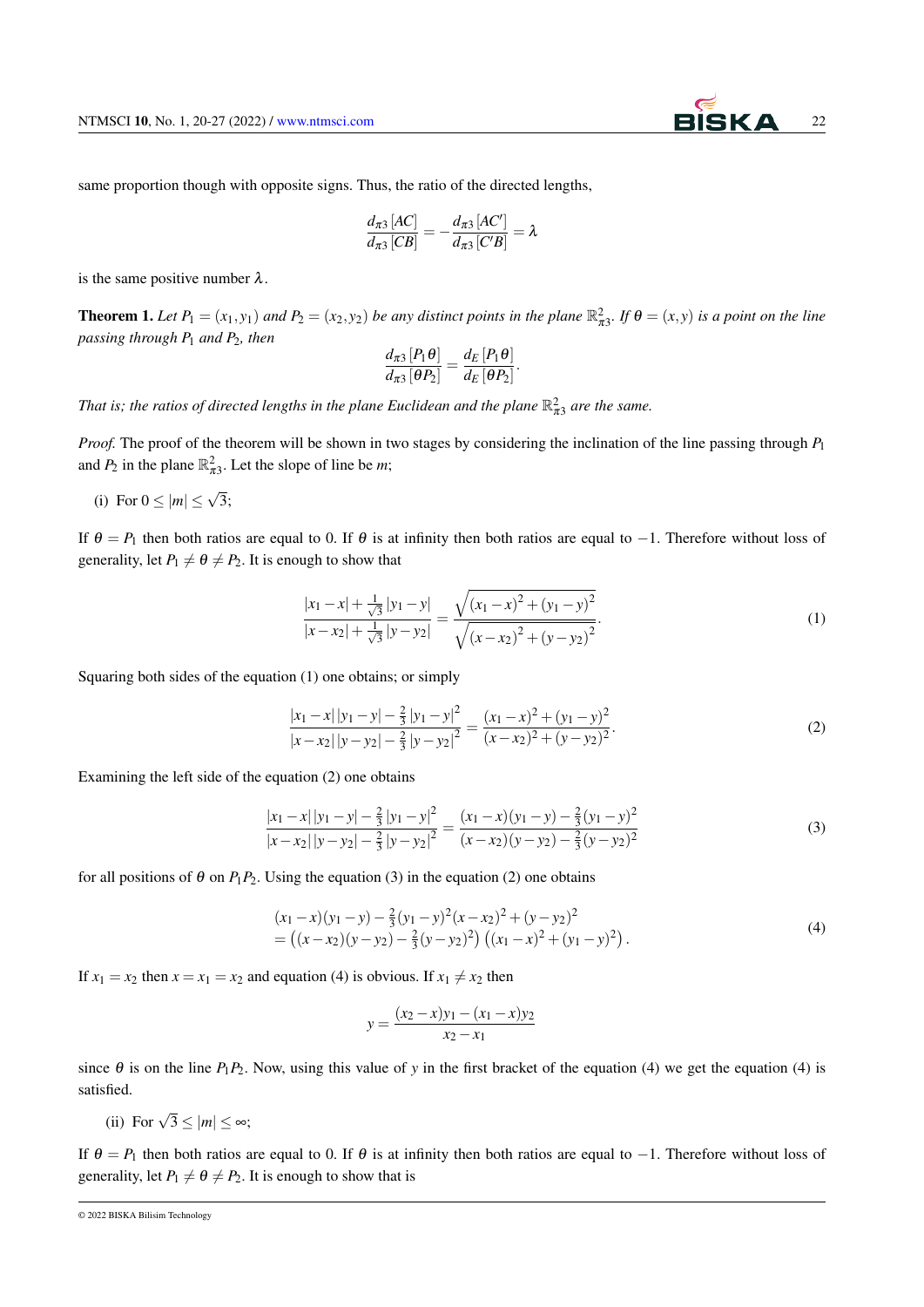$$
\frac{\frac{2}{\sqrt{3}}|y_1 - y|}{\frac{2}{\sqrt{3}}|y - y_2|} = \frac{\sqrt{(x_1 - x)^2 + (y_1 - y)^2}}{\sqrt{(x - x_2)^2 + (y - y_2)^2}}.
$$
\n(5)

Squaring both sides of the equation (5) one obtains;

$$
\frac{|y_1 - y|^2}{|y - y_2|^2} = \frac{(x_1 - x)^2 + (y_1 - y)^2}{(x - x_2)^2 + (y - y_2)^2}
$$

or another way

$$
\frac{|y_1 - y|^2 \left[ (x - x_2)^2 + (y - y_2)^2 \right]}{|y - y_2|^2 \left[ (x_1 - x)^2 + (y_1 - y)^2 \right]} = 1
$$
\n
$$
\frac{|y_1 - y|^2 (x - x_2)^2}{|y - y_2|^2 (x_1 - x)^2} = 1
$$
\n
$$
\frac{|y_1 - y|^2}{|y - y_2|^2} = \frac{(x_1 - x)^2}{(x - x_2)^2}.
$$
\n(6)

or simply

which is the equivalent to

Examining the left side of the equation (6) one obtains

$$
\frac{|y_1 - y|^2}{|y - y_2|^2} = \frac{(y_1 - y)^2}{(y - y_2)^2}
$$
\n(7)

for all positions of  $\theta$  on  $P_1P_2$ . Using the equation (7) in the equation (6) one obtains

$$
(y_1 - y)(x - x_2) = (y - y_2)(x_1 - x).
$$
 (8)

If  $x_1 = x_2$  then  $x = x_1 = x_2$  and the equation (8) is obvious. If  $x_1 \neq x_2$  then

$$
y = \frac{[(x_2 - x)y_1 - (x_1 - x)y_2]}{(x_2 - x_1)}
$$

since  $\theta$  is on the line  $P_1P_2$ . Now, using this value of *y* in the first bracket of the equation (8) we get

$$
\left(y_1 - \frac{[(x_2 - x)y_1 - (x_1 - x)y_2]}{(x_2 - x_1)}\right)(x - x_2) = \left(\frac{[(x_2 - x)y_1 - (x_1 - x)y_2]}{(x_2 - x_1)} - y_2\right)(x_1 - x)
$$
  

$$
\frac{(y_2 - y_1)(x - x_2)(x_1 - x)}{(x_2 - x_1)} = \frac{(y_2 - y_1)(x - x_2)(x_1 - x)}{(x_2 - x_1)}
$$

which shows that the equation (8) is satisfied.

The following corollary shows how one can find the coordinate of the division point which divides the line segment joining two given points in a given ratio, in the plane  $\mathbb{R}^2_{\pi 3}$ .

**Corollary 1.** Let  $P_1 = (x_1, y_1)$  and  $P_2 = (x_2, y_2)$  be two distinct points in the plane  $\mathbb{R}^2_{\pi 3}$ . If  $\theta = (x, y)$  divides the line *segment*  $P_1P_2$  *in ratio*  $\lambda$  *then,* 

$$
x = \frac{x_1 + \lambda x_2}{1 + \lambda}, y = \frac{y_1 + \lambda y_2}{1 + \lambda}; \lambda \in \mathbb{R}, \lambda \neq -1
$$

*as in the plane*  $\mathbb{R}^2_{\pi 3}$ *.*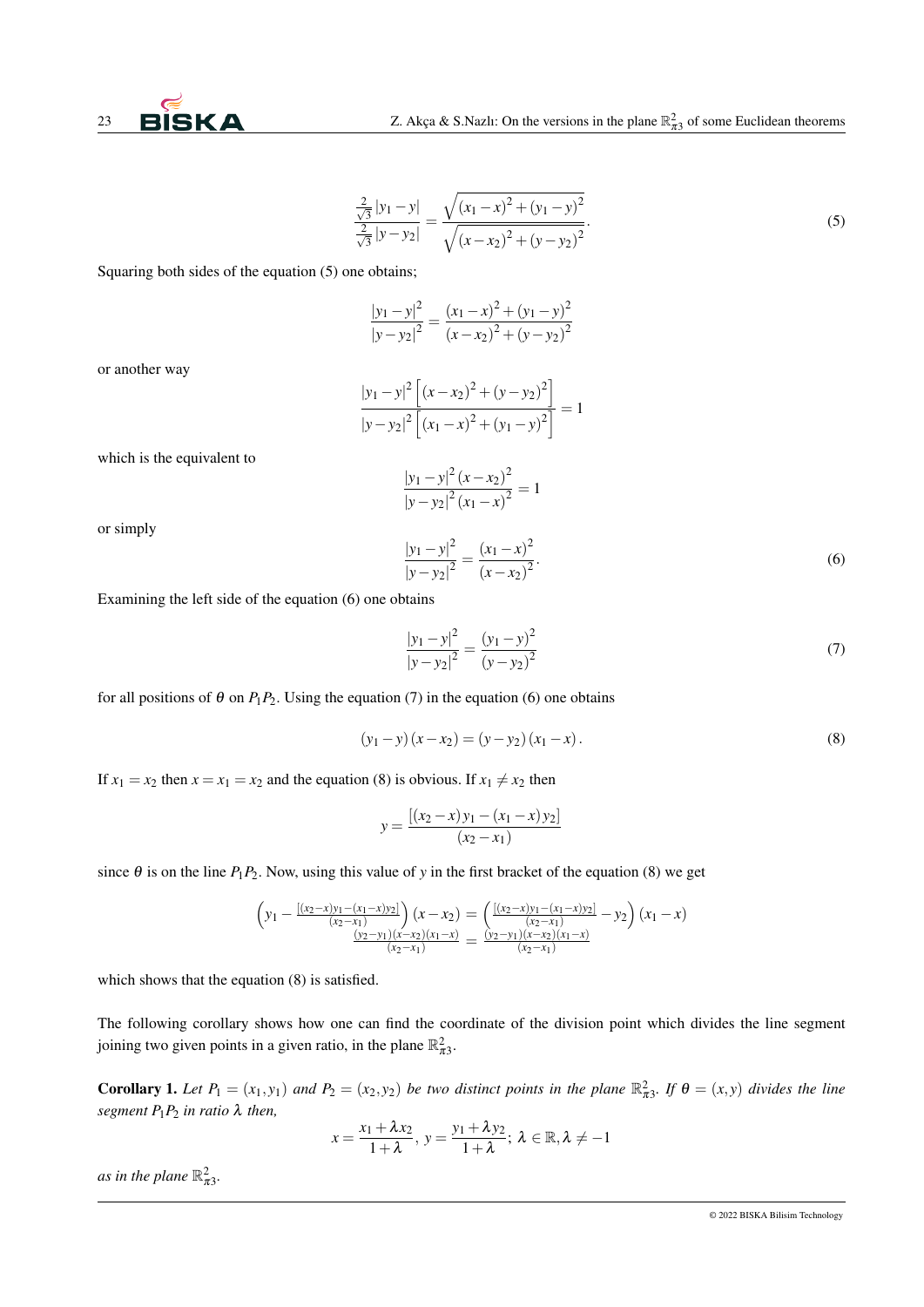

*Proof.* Although the corollary follows from Theorem 2 we prefer to give a direct proof. The given formula is obvious when  $\lambda = 0$  or  $\lambda = -1$ . If  $\lambda \neq 0, -1$  and  $\theta$  divides the line segment  $P_1P_2$  in ratio  $\lambda$  we have

$$
\left|\frac{d_{\pi 3}\left[P_1\theta\right]}{d_{\pi 3}\left[\theta P_2\right]}\right| = \left|\lambda\right|.
$$

The proof of the theorem will be shown in two stages by considering the inclination of the line passing through  $P_1$  and  $P_2$ in the plane  $\mathbb{R}^2_{\pi 3}$ . Let the slope of line be *m*;

(i) For 
$$
0 \le |m| \le \sqrt{3}
$$
;  
\n
$$
\frac{|x_1 - x| + \frac{1}{\sqrt{3}} |y_1 - y|}{|x - x_2| + \frac{1}{\sqrt{3}} |y - y_2|} = |\lambda|
$$
\n(9)

Since  $P_1 \neq P_2$ 

$$
|\lambda| = |\lambda| \left( \frac{|x_1 - x_2| + \frac{1}{\sqrt{3}} |y_1 - y_2|}{|x_1 - x_2| + \frac{1}{\sqrt{3}} |y_1 - y_2|} \right) = \frac{|\lambda x_1 - \lambda x_2| + \frac{1}{\sqrt{3}} |\lambda y_1 - \lambda y_2|}{|x_1 - x_2| + \frac{1}{\sqrt{3}} |y_1 - y_2|}.
$$

Adding  $x_1 - x_1$  and  $y_1 - y_1$  to the first and second summands in the numerator and similarly  $\lambda x_2 - \lambda x_2$  and  $\lambda y_2 - \lambda y_2$  in the denominator respectively, one obtains

$$
|\lambda| = \frac{|\lambda x_1 + x_1 - x_1 - \lambda x_2| + \frac{1}{\sqrt{3}} |\lambda y_1 + y_1 - y_1 - \lambda y_2|}{|x_1 + \lambda x_2 - \lambda x_2 - x_2| + \frac{1}{\sqrt{3}} |y_1 + \lambda y_2 - \lambda y_2 - y_2|}.
$$

Multiplying the numerator and denominator of the right side of the last statement by  $\frac{1}{1+\lambda}$ , one gets

$$
|\lambda| = \frac{\left|x_1 - \frac{x_1 + \lambda x_2}{1 + \lambda}\right| + \left|y_1 - \frac{y_1 + \lambda y_2}{1 + \lambda}\right|}{\left|\frac{x_1 + \lambda x_2}{1 + \lambda} - x_2\right| + \left|\frac{y_1 + \lambda y_2}{1 + \lambda} - y_2\right|}.
$$

Comparing this result with the equation (9) we obtain

$$
x = \frac{x_1 + \lambda x_2}{1 + \lambda}
$$
 and 
$$
y = \frac{y_1 + \lambda y_2}{1 + \lambda}.
$$

$$
\frac{\frac{2}{\sqrt{3}}|y_1 - y|}{\frac{2}{\sqrt{3}}|y - y_2|} = |\lambda|
$$
\n(10)

since  $P_1 \neq P_2$ 

(ii) For  $\sqrt{3} \le |m| \le \infty$ ;

$$
|\lambda| = \frac{\frac{2}{\sqrt{3}} |\lambda y_1 - \lambda y_2|}{\frac{2}{\sqrt{3}} |y_1 - y_2|},
$$

adding  $x_1 - x_1$  and  $y_1 - y_1$  to the first and second summands in the numerator and similarly  $\lambda x_2 - \lambda x_2$  and  $\lambda y_2 - \lambda y_2$  in the denominator respectively, one obtains

$$
|\lambda| = \frac{|\lambda y_1 + y_1 - y_1 - \lambda y_2|}{|y_1 + \lambda y_2 - \lambda y_2 - y_2|}.
$$

© 2022 BISKA Bilisim Technology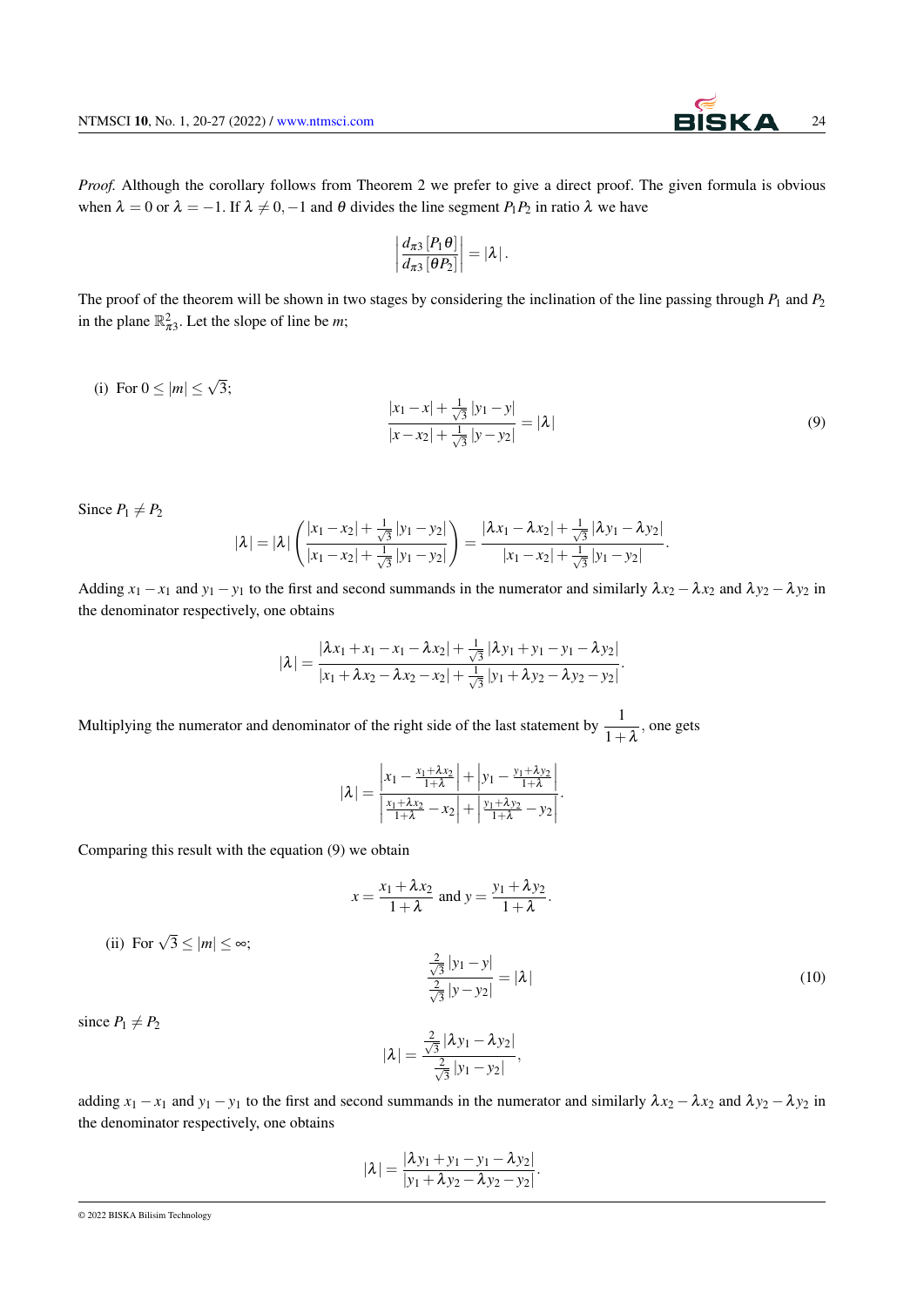Multiplying the numerator and denominator of the right side of the last statement by  $\frac{1}{1+\lambda}$ , one gets

$$
|\lambda| = \frac{\left|y_1 - \frac{y_1 + \lambda y_2}{1 + \lambda}\right|}{\left|\frac{y_1 + \lambda y_2}{1 + \lambda} - y_2\right|}.
$$

Comparing this result with the equation (10) we obtain

$$
y = \frac{y_1 + \lambda y_2}{1 + \lambda}.
$$

## 3 Theorems of Menelaus and Ceva in the plane  $\mathbb{R}^2_{\pi 3}$

Ceva's and Menelaus theorems are two classic theorems in plane geometry. The main question of these theorems is to determine conditions under which three points are collinear and conditions under which three lines are concurrent. Ceva's theorem characterizes the concurrency of lines and Menelaus's theorem characterizes the collinearity of points.

In this section, we give analogues of the Theorems of Menelaus and Ceva in the plane  $\mathbb{R}^2_{\pi 3}$ . In fact, the validity of these theorems is clear from the Theorem 2, but we prefer to state and give partial proofs for them.

**Theorem 2.** *(Menelaus Theorem) Let*  $\{P_1, P_2, P_3\}$  *be a triangle and*  $\theta_1, \theta_2, \theta_3$  *be on the lines that contain the sides*  $P_1P_2$ *,*  $P_2P_3$ ,  $P_3P_1$  *in the plane*  $\mathbb{R}^2_{\pi 3}$ *. If*  $\theta_1$ ,  $\theta_2$ ,  $\theta_3$  *are collinear, then* 

$$
\frac{d_{\pi3}[P_1\theta_1]}{d_{\pi3}[{\theta_1}P_2]}\cdot\frac{d_{\pi3}[P_2\theta_2]}{d_{\pi3}[{\theta_2}P_3]}\cdot\frac{d_{\pi3}[P_3\theta_3]}{d_{\pi3}[{\theta_3}P_1]} = -1
$$
\n(11)

*where none of*  $\theta_1$ ,  $\theta_2$ ,  $\theta_3$  *coincide with any of*  $P_1$ ,  $P_2$ ,  $P_3$ .

*Proof.* Several cases are possible, according to positions  $P_1, P_2, P_3$  and  $\theta_1, \theta_2, \theta_3$ . We give a proof of the theorem only in the following special case. Let  $P_i = (x_i, y_i)$ ,  $i = 1, 2, 3, x_i \neq x_{i+1}$  and the points  $\theta_1, \theta_2, \theta_3$  be on a line l given by  $y = mx + k$ such that  $\theta_i = l \wedge P_i P_{i+1}$ , (mod3) and l is not parallel to the line  $P_i P_{i+1}$  for  $i = 1, 2, 3$ . Clearly,  $mx_i - y_i + k \neq 0$  since  $P_i \neq \theta_i$ for  $i, j = 1, 2, 3$  and  $m \neq (y_{i+1} - y_i)(x_{i+1} - x_i)^{-1}$ . The equation of the line  $P_i P_{i+1}$  is given by  $y = (y_{i+1} - y_i)(x_{i+1} - x_i)^{-1}x$  $(x_iy_{i+1} - x_{i+1}y_i)(x_{i+1} - x_i)^{-1}$ . It follows from a simple calculation that

$$
\theta_i = \left(\frac{x_iy_{i+1} - x_{i+1}y_i - kx_i - kx_{i+1}}{mx_i - mx_{i+1} - y_i + y_{i+1}}, \frac{mx_iy_{i+1} - mx_{i+1}y_i - ky_i + ky_{i+1}}{mx_i - mx_{i+1} - y_i + y_{i+1}}\right).
$$

Now, let's find  $\frac{d_{\pi 3}[P_i \theta_i]}{d_{\pi 3}[Q_i P_{i,j}]}$  $\frac{d_{\pi3}[P_i\theta_i]}{d_{\pi3}[\theta_iP_{i+1}]}$ . Let's the proof it, the position of the line segment in the plane  $\mathbb{R}^2_{\pi3}$  Let the slope of line segment be *m*;

(i) For 
$$
0 \le |m| \le \sqrt{3}
$$
;

$$
\frac{d_{\pi3}[P_1\theta_1]}{d_{\pi3}[\theta_1P_2]} = -\frac{d_{\pi3}(P_1,\theta_1)}{d_{\pi3}(\theta_1,P_2)} = -\frac{|mx_1 - y_1 + k|}{|mx_2 - y_2 + k|}
$$

similarly,

$$
\frac{d_{\pi3} [P_2 \theta_2]}{d_{\pi3} [\theta_2 P_3]} = \frac{d_{\pi3} (P_2, \theta_2)}{d_{\pi3} (\theta_2, P_3)} = \frac{|mx_2 - y_2 + k|}{|mx_3 - y_3 + k|}
$$
  
and  

$$
\frac{d_{\pi3} [P_3 \theta_3]}{d_{\pi3} [\theta_3 P_1]} = \frac{d_{\pi3} (P_3, \theta_3)}{d_{\pi3} (\theta_3, P_1)} = \frac{|mx_3 - y_3 + k|}{|mx_1 - y_1 + k|}
$$

© 2022 BISKA Bilisim Technology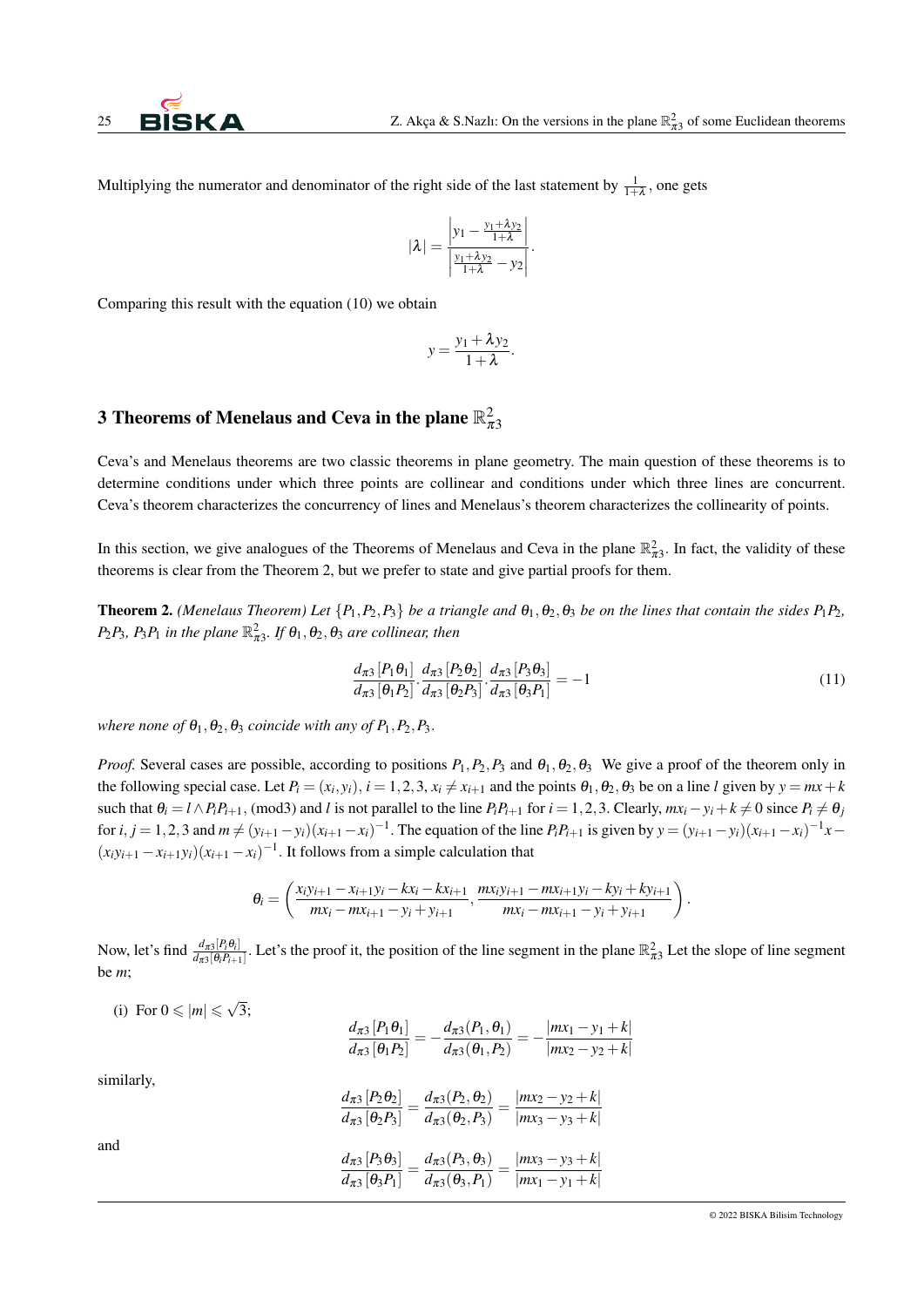and consequently,

$$
\frac{d_{\pi 3}[P_i \theta_i]}{d_{\pi 3}[\theta_i P_{i+1}]} = s \frac{|m x_i - y_i + k|}{|m x_{i+1} - y_{i+1} + k|}, \quad s = \begin{cases} -1, & \text{if } i = 1\\ 1, & \text{if } i = 2, 3 \end{cases}
$$

now, it can be easily computed that

$$
\prod_{i=1}^3 \left( \frac{d_{\pi 3} [P_i \theta_i]}{d_{\pi 3} [\theta_i P_{i+1}]} \right) = -1
$$

and therefore, we obtain

$$
\frac{d_{\pi 3}[P_1\theta_1]}{d_{\pi 3}[{\theta_1}P_2]}\cdot\frac{d_{\pi 3}[P_2\theta_2]}{d_{\pi 3}[{\theta_2}P_3]}\cdot\frac{d_{\pi 3}[P_3\theta_3]}{d_{\pi 3}[{\theta_3}P_1]}=-1.
$$

(ii) For 
$$
\sqrt{3} \le |m| \le \infty
$$
;

$$
\frac{d_{\pi 3}[P_1\theta_1]}{d_{\pi 3}[\theta_1 P_2]} = -\frac{d_{\pi 3}(P_1, \theta_1)}{d_{\pi 3}(\theta_1, P_2)}
$$
\n
$$
= -\frac{\frac{2}{\sqrt{3}}\left|y_1 - \frac{mx_1y_2 - mx_2y_1 - ky_1 + ky_2}{mx_1 - mx_2 - y_1 + y_2}\right|}{\frac{2}{\sqrt{3}}\left|\frac{mx_1y_2 - mx_2y_1 - ky_1 + ky_2}{mx_1 - mx_2 - y_1 + ky_2 - y_2}\right|}
$$
\n
$$
= -\frac{\frac{2}{\sqrt{3}}\left|mx_1y_1 - mx_1y_2 + y_1y_2 - y_1^2 + ky_1 - ky_2\right|}{\frac{2}{\sqrt{3}}\left|mx_2y_2 - mx_2y_1 + y_1y_2 - y_2^2 + ky_2 - ky_1\right|}
$$
\n
$$
= -\frac{\frac{2}{\sqrt{3}}\left|y_1(mx_1 - y_1 + k) - y_2(mx_1 - y_1 + k)\right|}{\frac{2}{\sqrt{3}}\left|y_1 - y_2\right|\left|mx_1 - y_1 + k\right|}
$$
\n
$$
= -\frac{\frac{2}{\sqrt{3}}\left|y_1 - y_2\right|\left|mx_1 - y_1 + k\right|}{\frac{2}{mx_1 - y_1 + k_1}}
$$
\n
$$
= -\frac{\left|\frac{mx_1 - y_1 + k}{mx_2 - y_2 + k}\right|}{\left|\frac{mx_1 - y_1 + k}{mx_2 - y_2 + k\right|}}
$$

similarly,

$$
\frac{d_{\pi3}[P_2\theta_2]}{d_{\pi3}[{\theta_2}P_3]} = \frac{d_{\pi3}(P_2,\theta_2)}{d_{\pi3}(\theta_2,P_3)} = \frac{|mx_2 - y_2 + k|}{|mx_3 - y_3 + k|}
$$

and

$$
\frac{d_{\pi3}[P_3\theta_3]}{d_{\pi3}[{\theta_3}P_1]} = \frac{d_{\pi3}(P_3,\theta_3)}{d_{\pi3}(\theta_3,P_1)} = \frac{|mx_3 - y_3 + k|}{|mx_1 - y_1 + k|}
$$

and consequently,

$$
\frac{d_{\pi 3} [P_i \theta_i]}{d_{\pi 3} [\theta_i P_{i+1}]} = s \frac{|mx_i - y_i + k|}{|mx_{i+1} - y_{i+1} + k|}, \quad s = \begin{cases} -1, & \text{if } i = 1 \\ 1, & \text{if } i = 2, 3 \end{cases}.
$$

now, it can be easily computed that

$$
\prod_{i=1}^3 \left( \frac{d_{\pi 3} [P_i \theta_i]}{d_{\pi 3} [\theta_i P_{i+1}]} \right) = -1
$$

and therefore, we obtain

$$
\frac{d_{\pi3}[P_1\theta_3]}{d_{\pi3}[{\theta_3}P_2]}\cdot\frac{d_{\pi3}[P_2\theta_1]}{d_{\pi3}[{\theta_1}P_3]}\cdot\frac{d_{\pi3}[P_3\theta_2]}{d_{\pi3}[{\theta_2}P_1]}=-1.
$$

**Theorem 3.** *(Ceva's Theorem) Let*  $\{P_1, P_2, P_3\}$  *be a triangle, P is any point inside of*  $\{P_1, P_2, P_3\}$  *and lines*  $l_1, l_2, l_3$  *pass through the vertices P*<sub>1</sub>, *P*<sub>2</sub>, *P*<sub>3</sub>*, respectively, and intersect lines containing the opposite sides at points*  $\theta_1$ ,  $\theta_2$ ,  $\theta_3$ *, The lines l*1,*l*2,*l*<sup>3</sup> *are concurrent (or parallel) if and only if*

$$
\frac{d_{\pi3}[P_1\theta_1]}{d_{\pi3}[ \theta_1P_2]}\cdot\frac{d_{\pi3}[P_2\theta_2]}{d_{\pi3}[ \theta_2P_3]}\cdot\frac{d_{\pi3}[P_3\theta_3]}{d_{\pi3}[ \theta_3P_1]}=1.
$$

*Note that none of*  $\theta_1$ ,  $\theta_2$ ,  $\theta_3$  *are P*<sub>1</sub>, *P*<sub>2</sub>, *P*<sub>3</sub>.